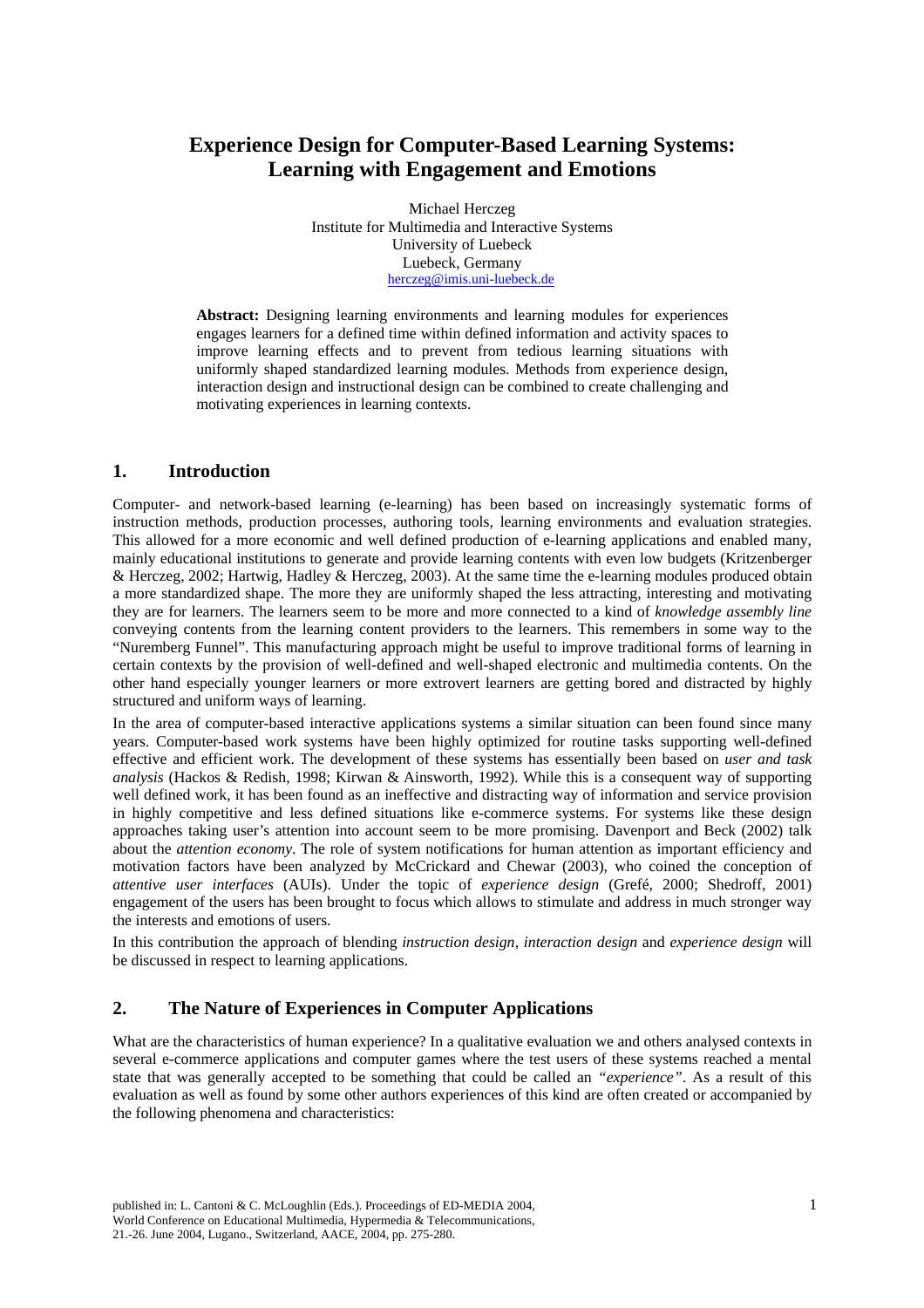- There is an *attraction* that catches user's *attention* (Shedroff, 2001; McCrickard & Chewar, 2003).
- The situation is *challenging*, i.e. the solution of the problem is not trivial, might be risky in some sense, but there are already *cues for solutions* and there seems to be a *reward*.
- The situation is *dynamic*, i.e. there are observable and often fast changes and movements in the activity and information space that take place even when the user is observing the situation passively. The application is *alive* from the user's point of view and provides many cues and notifications in respect to these changes (McCrickard & Chewar, 2003).
- The state space is *direct manipulative*, i.e. users have certain means and at least basic knowledge how to manipulate the information space and perceive the results immediately (Shneiderman, 1987; Hutchins, Hollan & Norman, 1986). Users have the positive feeling of *control* in respect to the application.
- Users have an impression of being *engaged* into the application and are able to *create effects* (Shedroff, 2001; Hutchins, Hollan & Norman, 1986).
- If there is a tight *connection between mental and physical activities*, the feeling of engagement is even much higher (Ishii & Ullmer, 1997; Winkler, Reimann, Herczeg & Höpel, 2004).
- There is a *search for boundaries* leading into new and unknown areas in the information and activity space (Shedroff, 2001).
- The application is *story-based* in the widest sense, i.e. there are a kind of *actors* (might include the user) and there is a meaningful *narrative* thread through the state space which is partially reached automatically and partially by user's activities (Murray, 1997). There has to be a kind of *dramatic structure* like those early described by Aristotle (Hoffmann & Herczeg, 2003; Schön, Hoffmann & Herczeg, 2003) which leads through an ascending storyline to a *climax* and a *conclusion*.
- The user's competence is *improving* and there is *a steadily flowing progress in competence*  (Csikszentmihaly, 1990). The system supports learning and therefore improving skills and knowledge to become faster and more efficient in manipulating the system's objects.
- The activities create *changing and* sometimes *strong emotions*.
- There are *communication connections and social relations to other individuals* within the experience space to create a perception of being part of a social structure (Winkler, Kritzenberger & Herczeg, 2002b).
- Experience has an *extension* (Shedroff, 2001) in space and time that might *bridge to the next experience*.

Contexts where experiences emerge are usually rich in content and dynamic in nature. They contain or refer to stories in the widest sense. Users are in an active role and proceed along a temporal and spatial structure trying to explore and master something which is attractive but still unknown for them in some way. In many cases users are at the time of their experience part of a kind of social structure and perceive strong changing emotions.

Mental processes of experiences of similar kind have also been described by Csikszentmihalyi (1990) and called *flow*. People are highly motivated by the impression of a successful step-by-step process leading them into new situations and new challenges, which can be mastered by them.

### **3. Experience in Learning Processes**

If experience is a desirable and motivating mental state of human beings, where they are active, attentive and willing to perform and learn, what are methods to implement learning systems which generate such experiences? Based on methods that have been derived from experience design, interaction design and instructional design, there are some means that might be effective based on the results discussed in the previous chapter.

# **3.1. Activating Users**

The key to a high level of attention and motivation is to *bring the users into an active role*. In learning contexts this can be done in several ways.

*Enable the users to develop and articulate their questions and goals and to conquer the learning modules in respect to these questions and goals.* Learning systems can create a semantic information and activity space around questions and goals. Examples of this are search engines in the World Wide Web, where users can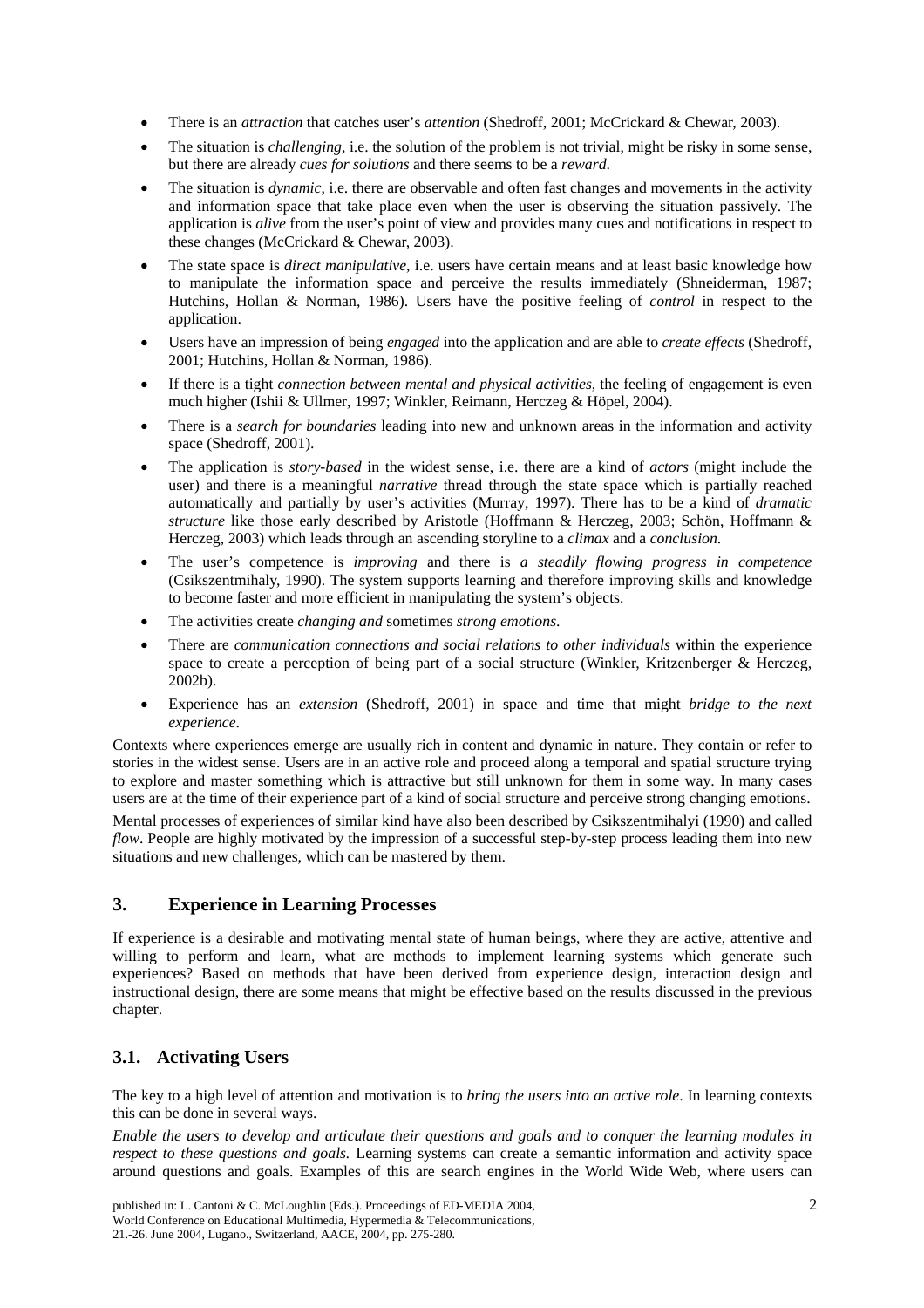browse a huge information space along their patterns of interest and control the types and qualities of results they are looking for with the help of search patterns. Even as in the current implementation of the World Wide Web information resources are structured and marked semantically still on a very low level, these search engines and the hypermedia structures lead to interesting and engaging exploration and learning situations.

*Allow the users to access learning contents from different perspectives.* As an example, in two learning modules in the field of human-computer-interaction provided by two distance universities we implemented four views for the learners: a *history view* (presenting the main topics from a historic perspective), a *learning path view* (a kind of sequential book-like perspective), a *structural view* (the scientific perspective onto the structure of the field) and an *application view* (showing, how the concepts might be used for practice) where the learners can decide from which perspective they like to access the knowledge.

*Let the users to decide about the path through the learning materials without loosing the overview of the whole information space and without loosing track of what they already have worked through successfully.* This can be done by *providing navigation tools.* This might sometimes even be as simple as giving them a method to tick the table of contents to mark up, what they have already worked through in the learning content. It is better to give the control about the learning progress to the learners themselves than trying to recognise learning elements as finished just by observing the learners browsing the content, since having one ore more context pages displayed does not mean they already understood it.

*Provide simulators with tutoring components allowing to experiment with a complex interdependent parameter space that can be controlled by the learners.* An approach like this has been followed by *intelligent tutoring systems (ITS)* (Sleeman & Brown, 1982). However, building simulators is a very demanding and expensive task especially in respect to knowledge representation and cognitive learning processes. Therefore most of the simulators have been environments to train sensomotorical skills.

# **3.2. Storytelling**

Learners can be highly motivated if the *learning content will be wrapped into a kind of story* (Laurel, 1993; Murray, 1997). This is already known since a long time, when relevant social and other common knowledge has been communicated and learned via fairy-tales and other metaphoric forms of teaching. However, the translation into digital media is still ongoing.

*Create a dramatic narrative structure like Aristotle's suspense model or the ARCS model* (Keller, 1987; Schön, Hoffmann & Herczeg, 2003). Examples of concepts like these are comic-like, short animated sequences of human discourse. We implemented this within the medical distance learning application *medin*, where more than 20 courses in medical informatics define a program provided by a virtual university. For example, some medical content elements have been presented as short stories told by a physician talking to a patient.

*Implement a multidimensional story-telling engine which reacts to user's interests, knowledge and learning history* (Hoffmann & Herczeg, 2003). Story-telling structures do not need to be restricted to a simple linear form. They can be structured as well by directed graphs like in *hyperfiction systems* controlled by a story-telling engine and certain discourse parameters and user's actions.

*Create computer applications that provide a kind of theatrical stage where drama takes place* (Laurel, 1993). Examples of systems like this are in the widest sense *cinematic computing systems* (Kirk, 2003)*.* This new kind of computer applications allow arbitrary user controlled spatial viewpoints via real-time rendering of cinematic sequences presented as computer animations. The concept has been called *cinematic computing* to take into account their predefined story-like structure looking like movies with the important difference, that the user may move around unrestricted in 3D-space or may select predefined (former) visual viewpoints.

*Provide activity spaces where activities of agents take place and where users themselves are part of the story.*  Examples for such activity spaces are *3D computer games* where the users can act among other agents and are able to control or at least influence where the activities take place and how the story proceeds.

# **3.3. Mixing physical and digital Space into a Mixed-Reality**

Instead of separating the new digital world from the physical world, a mixture of both, a kind of *mixed-reality* can be constructed, which engages the learners not only in communication and cognitive tasks but in physical interaction as well.

*Activate several human senses synchronously by digitally created multi-sensory stimuli that create the illusion of being part of another world and "propel the imaginations"* (Dodsworth, 1998). Virtual, mixed and augmented reality systems are approaches, trying to connect bodily experience with cognitive tasks. Many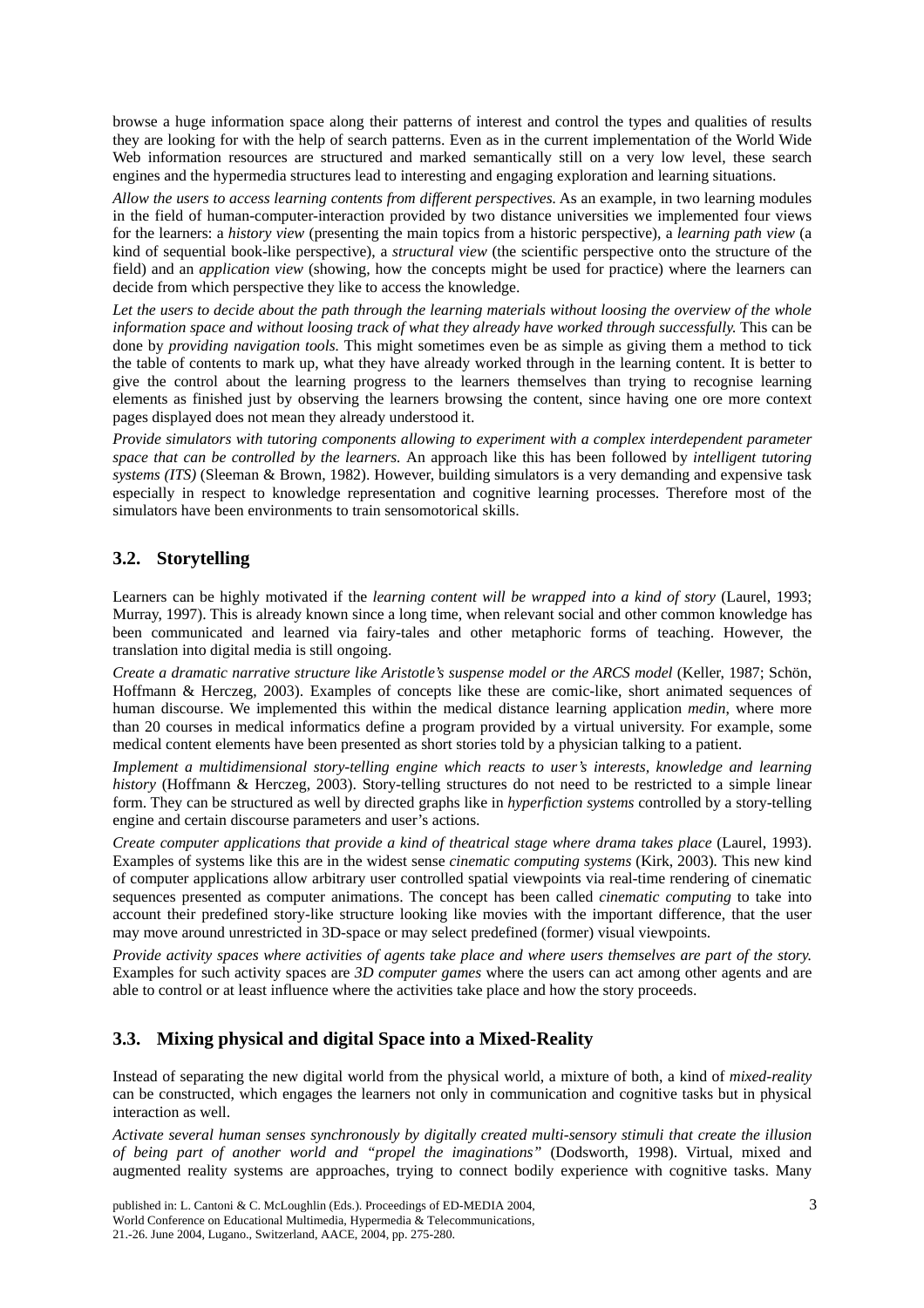applications have been implemented to follow these concepts in the area of teaching and learning. The most developed systems of this kind are *flight and other vehicle simulators* used for training purposes.

*Connect the learners in the virtual space with their physical space, like in choreographic performances.* We used mixed reality concepts in the area of media education in elementary schools. The children were designing, constructing and building multimedia performances by designing and implementing different media and by including a computer vision system to observe the scene and react with the display of digital images and sound synchronized with the performance on stage (Winkler, Kritzenberger & Herczeg, 2002 a/b; Winkler, Reimann, Herczeg & Höpel, 2003). Learning takes especially place during the conception, implementation and test phase of the whole performance. The public performance can be viewed as the verification and climax of a successful learning experience with strong impression of *suspense* and *success*.

*Create tangible media connecting "atoms to bits" by enriching physical objects with media properties and vice versa* (Ishii & Ullmer, 1997). Tangible media applications often try to enrich visual and auditory computer applications by haptic interfaces. Examples of tangible media for learning purposes can already be found in several areas, like restoring paintings with the help of real and during the teaching phase virtual paper knifes with haptic feedback (Geary, 2003).

# **3.4. Problem-oriented Learning Strategies**

An appropriate selection of these different teaching and learning methods has to be combined into a *problemspecific learning strategy*. The examples of applying these principles mentioned above can be taken as bestpractise applications showing that there is already at least a narrow road that could be broadened by extending theories as well as creating new applications to verify these ideas.

With these and some other methods we expect to take important steps towards learning contents and environments that create the perception of experience and at the same time provide mechanisms to convey the construction of knowledge for the learners. As shown in the area of e-commerce systems we think that these methods can be also applied on top of standard e-learning solutions, i.e. it seems to be possible to enrich standard e-learning modules by additional perspectives and access layers (e.g. user-driven learning and storytelling engines). However, in other situations the learning modules have to be designed and implemented from scratch according to a different instructional approach (e.g. mixed-reality systems).

### **4. Conclusions and Future Work**

The methods described are expected to lead to concepts for new forms of learning processes, learning contents and learning environments focused on the experience of the learners. With methods developed or rediscovered in the area of experience design we are able to enrich and extend well known methods used in instructional and interaction design. By creating experiences we can focus user's attention and engage them into information and activity spaces (*experience spaces*) to form motivating contexts for learning processes.

A major problem of this approach are the high costs for the implementation of experience-based learning systems like the ones described. To cope with this problem we have to build frameworks and tools to implement systems like this with a much higher efficiency than today. That this is feasible can be seen in the area of 3D computer games where frameworks, game engines, object archives and software libraries have been implemented that allow to build new, increasingly complex game applications in even shorter time than the first simple computer games.

Our first analysis of experience-based learning and its results will be further tested in several ongoing projects by creating and extending learning modules in distance university programs as well as in school contexts.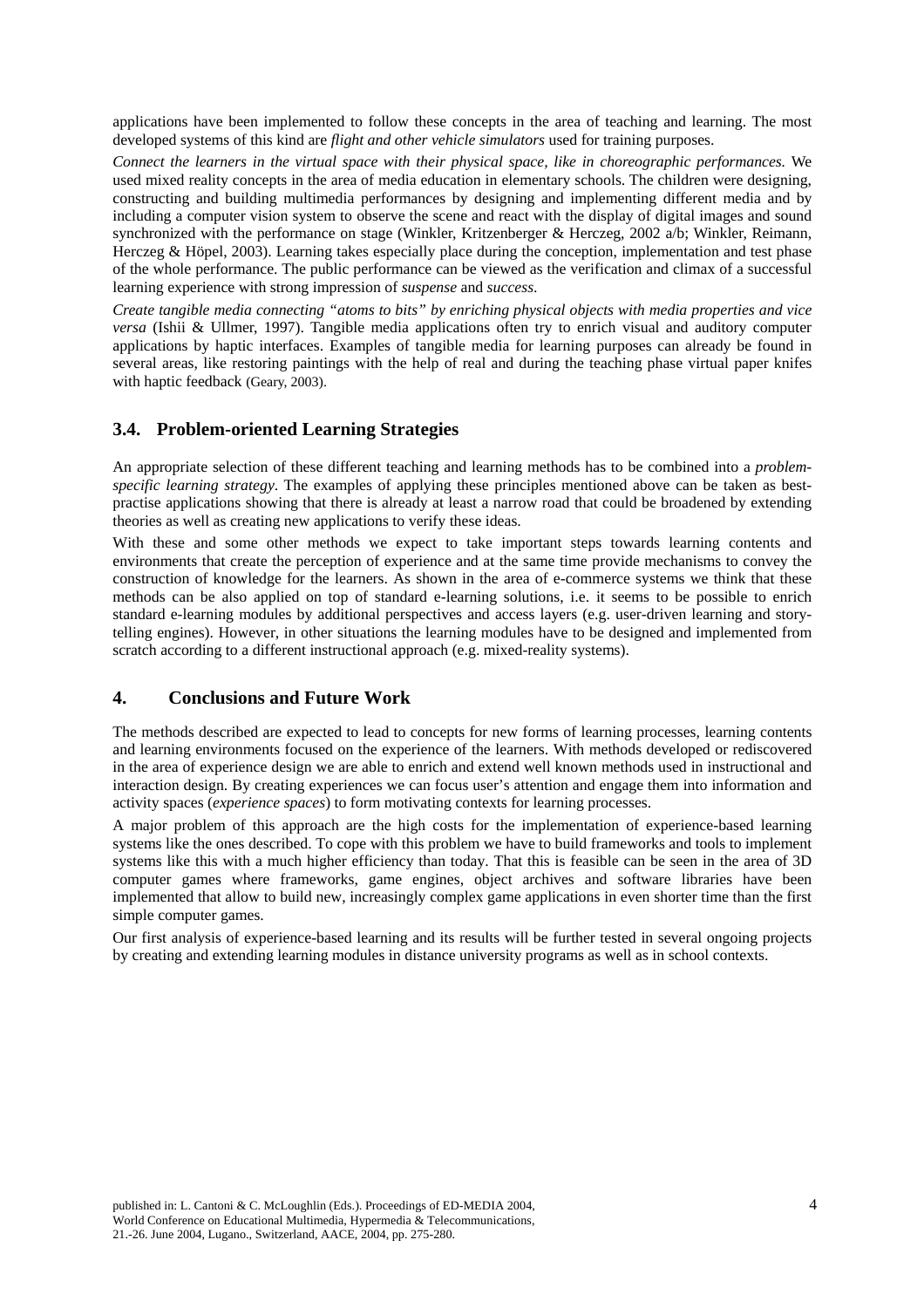#### **References**

Csikszentmihaly, M. (1990). *Flow – The Psychology of Optimal Experience*. New York: Harper & Row.

- Davenport, T.H., Beck, J.C. (2002). *The Attention Economy.* Cambridge, MA: Harvard Business School Press.
- Dodsworth, C. (1998). *Digital Illusion*. ACM Press, Reading, MA :Addison-Wesley.
- Geary, A. (2003). A Haptic Virtual Reality Training Tool for Paper Conservators. In: *Proceedings of the ACM SIGGRAPH 2003*. Reading, MA: Addison-Wesley. pp. 234-241.
- Grefé, R. (2000). *(Form + Content + Context) ÷ Time = Experience Design*. American Institute for Graphic Arts, AIGA Journal of Design for the Network Economy, Vol. 1, No. 1, New York.
- Hackos, J.T. & Redish, J.C. (1998). *User and Task Analysis for Interface Design.* New-York: Wiley.
- Hartwig, R, Hadley, L. & Herczeg, M. (2003). An Integrated Development Environment for E-Learning Applications and Quality Assurance. In: *Proceedings of ED-MEDIA 2003*, Honolulu, Hawaii. Norfolk, VA: AACE. pp. 48-51.
- Hartwig, R., Schön, I. & Herczeg, M. (2003). Usability Engineering in Computer Aided Learning Contexts Results from Usability Tests and Questionnaires? In Jacko, J., Stephanidis, C. (Eds.). *Human Computer Interaction - Theory and Practice (Part I)*, London: Lawrence Erlbaum, pp. 946-950.
- Hoffmann, P. & Herczeg, M. (2003). Distributed Storytelling for Narrative in Spacious Areas*.* In: *Proceedings of TIDSE, 1st International Conference on Technologies for Interactive Digital Storytelling and Entertainment*. Darmstadt, Germany.
- Hutchins, E.L., Hollan, J.D. & Norman, D.A. (1986). Direct Manipulation Interfaces. In Norman, D.A. & Draper S.W. (Eds.), *User Centered System Design* (pp. 87-124). Hillsdale: Lawrence Erlbaum Associates.
- Ishii, H. & Ullmer, B. (1997). Tangible Bits: Towards seamless interfaces between people, bits and atoms. In: *Proceedings of the ACM SIGCHI 1997*. Reading, MA: Addison-Wesley. pp. 234-241.
- Keller, J. (1987). *Development and use of the ARCS model of instructional design.* Journal of Instructional Development, 10 (3), pp. 2-10.
- Kirk, D. (2003). Graphic Architectures: The Dawn of Cinematic Computing. In: *Proceedings of the 1st International Conference on Computer graphics and Interactive Techniques in Australasia and South East Asia. Melbourne*, Australia, ACM Press, p. 9.
- Kirwan, B. & Ainsworth, L.K. (Eds.). (1992). *A Guide to Task Analysis*. London: Taylor & Francis.
- Kritzenberger, H. & Herczeg, M. (2002). A Learner-Centered Media Production Process for Web-Based Learning Environments. In: *Proceedings of ED-MEDIA 2002,* Denver, Colorado. Norfolk, VA: AACE. pp. 1031-1033.
- Laurel, B. (1993). *Computers as Theatre*. Cambridge, MA: MIT Press.
- McCrickard, D.S. & Chewar, C.M. (2003). *User Goals and Attention Costs.* Communications of the ACM, 46(3), pp. 67-72.
- Murray, J. (1997). *Hamlet on the Holodeck*. Cambridge, MA: MIT Press.
- Norman, D.A. (2004). *Emotional Design.* New York: Basic Books.
- Reimann, D., Winkler, T.; Herczeg, M. & Höpel, I. (2003). Exploring the Computer as a Shapeable Medium by Designing Artefacts for Mixed Reality Environments. In: *Proceedings of ED-MEDIA 2003,* Honolulu, Hawaii. Norfolk, VA: AACE, pp. 915-922.
- Schön, I., Hoffmann, P. & Herczeg, M. (2003). The Combination of Instructional and Narrative Models for e-Learning. In: *Proceedings of TIDSE, 1st International Conference on Technologies for Interactive Digital Storytelling and Entertainment*. Darmstadt, Germany.
- Schön, I., Hoffmann, P. & Herczeg, M. (2003). Changes in the Production Process for E-Learning-Systems Using the Combination of Instructional and Narrative Models. In: *Proceedings of ED-MEDIA 2003,* Honolulu, Hawaii. Norfolk, VA: AACE, 2674-2677.

Shedroff, N. (2001). *Experience Design.* New Riders Publishing.

Shneiderman, B. (1987). *Designing the User Interface.* Reading, MA: Addison-Wesley.

published in: L. Cantoni & C. McLoughlin (Eds.). Proceedings of ED-MEDIA 2004, 5 World Conference on Educational Multimedia, Hypermedia & Telecommunications, 21.-26. June 2004, Lugano., Switzerland, AACE, 2004, pp. 275-280.